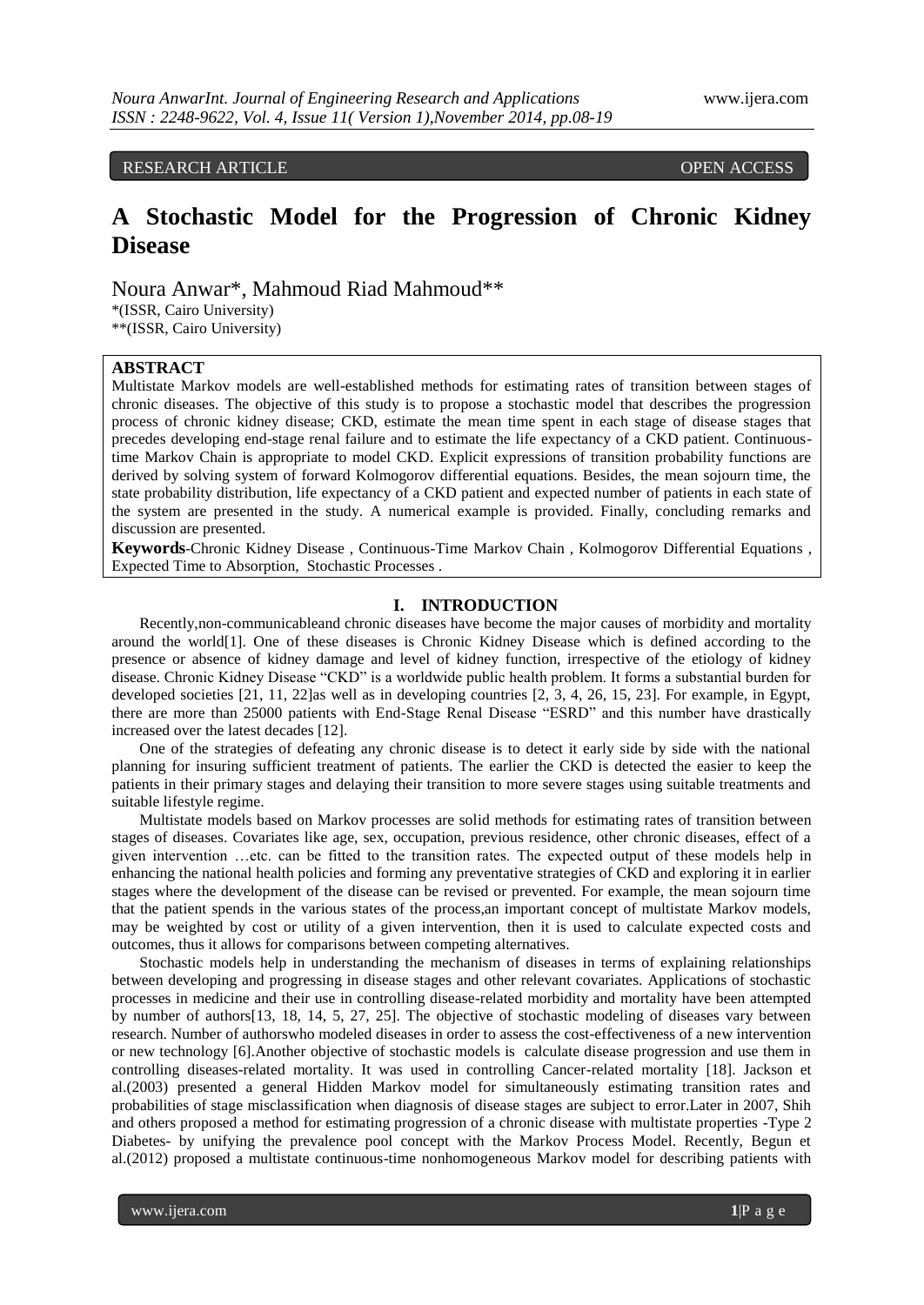decreased renal function in order to quantify disease progression and its predictor covariates using observable data.



The main goal of this study is to propose a stochastic model that describes the progression process of CKD, to estimate the mean time spent in each stage of the disease stagesand to estimate the life expectancy of a CKD patient.

## **II. Methods**

Stochastic processes modeling approach is utilized to develop a model of the progression of CKD.General model of disease progression proposed by Jackson et al.(2003). Their general model is consisting of a varying number of transient states and an absorbing state. Themodel allows for moving progressively from milder to more severe disease stages and vice versa.At the same time it allows moving from any of the disease stage to an absorbing stage.

The general model of disease progression of Jackson et al. (2003)can be used to describe the progression of CKD which is defined, according to the Kidney Disease Outcomes Quality Initiative (KDOQI) classification for CKD, in terms of staged progressive irreversible deterioration of kidney function. CKD processis illustrated graphically in Fig.1.

It is noticed from Fig.1 and from the definition of CKD as a staged progressive irreversible disease that the state space of the progression process is discrete, but the process is continuous with respect to time. The states of CKD that will be considered in the study are defined in Table .1.

Continuous-time Markov chain, "CTMC" is appropriate to model CKD since the patient condition deterioration is continuous in time. A CTMC is said to be homogenous in time if the probability of going from one state to another is independent of the time on which the transition occurs. Homogeneity in time holds true for the process of CKD. Hence, one can assume that the finite homogenous continuous-time Markov chain may be an appropriate model of CKD.

| <b>State No.</b> | <b>State Name</b>                            | GFR, ml/min |
|------------------|----------------------------------------------|-------------|
|                  |                                              |             |
|                  | Kidney damage with mild reduction in GFR     | $60 - 90$   |
| 2                | Kidney damage with moderate reduction in GFR | $30-59$     |
|                  | Kidney damage with severe reduction in GFR   | 15-29       |
| 4                | ESRD implying RRT (regardless of GFR)        | < 15        |
|                  | Death                                        |             |

| Table (1): Definition of the States of the CKD Model |  |  |  |
|------------------------------------------------------|--|--|--|
|------------------------------------------------------|--|--|--|

GFR ; glomerular filtration rate: to measure level of kidney function and determine stage of kidney disease.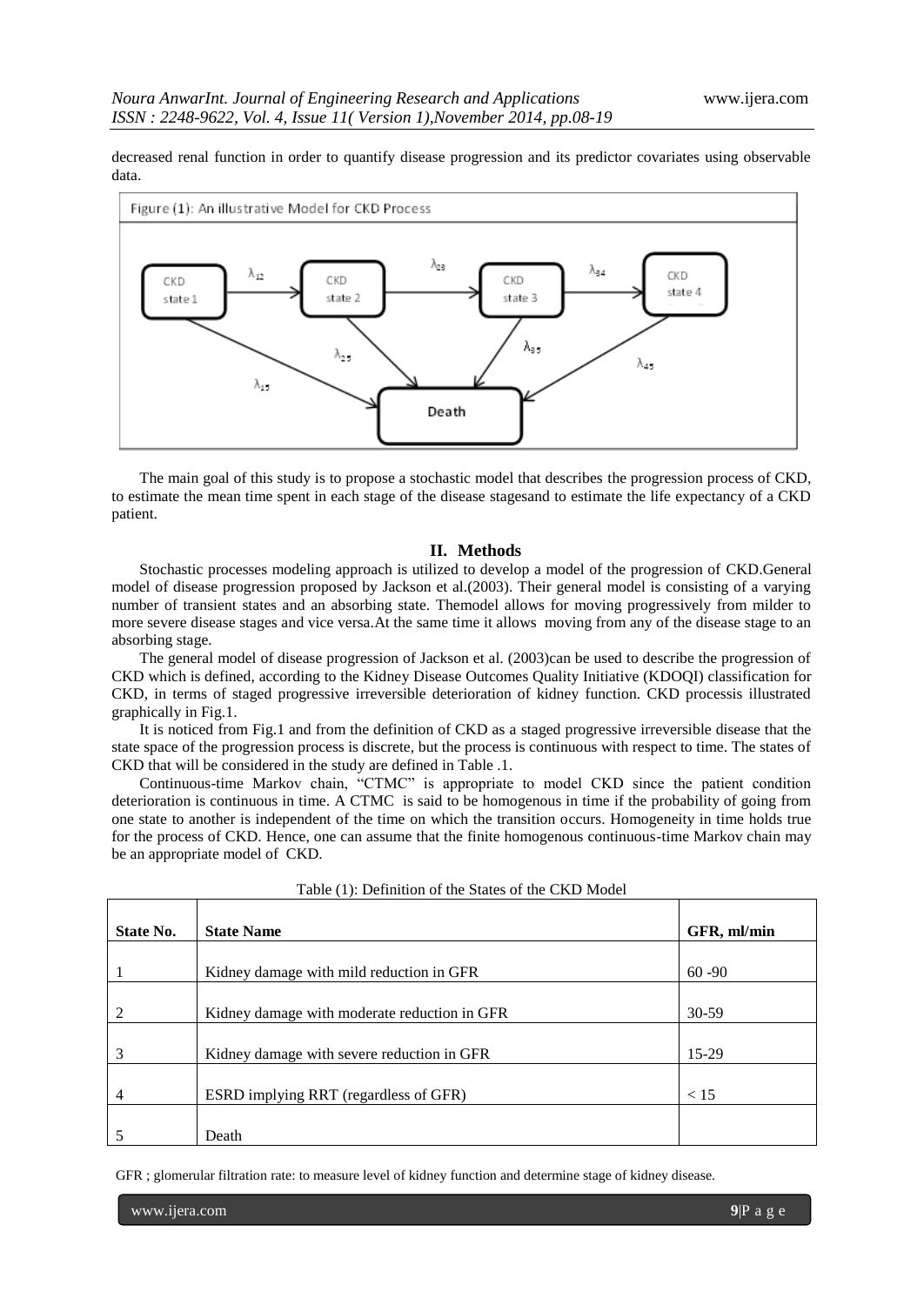Depending on the general illustrative model of CKD progression presented in Fig.1, the transition rate matrix of the CKD Progression Model is as follows:

|       | $\sqrt{-\lambda_{12} - \lambda_{15}}$ | $\lambda_{12}$                 |                                |                                                                                                                                          |  |
|-------|---------------------------------------|--------------------------------|--------------------------------|------------------------------------------------------------------------------------------------------------------------------------------|--|
|       |                                       | $-\lambda_{23} - \lambda_{25}$ | $\lambda_{23}$                 |                                                                                                                                          |  |
| $V =$ |                                       |                                | $-\lambda_{34} - \lambda_{35}$ | $\begin{pmatrix} 0 & \lambda_{15} \ 0 & \lambda_{25} \ \lambda_{34} & \lambda_{35} \ -\lambda_{45} & \lambda_{45} \ 0 & 0 \end{pmatrix}$ |  |
|       |                                       |                                |                                |                                                                                                                                          |  |
|       |                                       |                                |                                |                                                                                                                                          |  |

V is a 5×5 matrix, its elements  $\lambda_{ij}$  are the instantaneous rates of transition from one state to another. It can be noticed that  $\lambda_{ij}$  is independent of time because the CKD process is homogenous with respect to time. Sometimes matrix  $V$  is called the generator matrix or the infinitesimal matrix. The elements of  $V$  are the model parameters which are population-specific and should be estimated when data is available using the appropriate method of estimation. The initial state probability is given by  $\pi_{0i}(t = 0) = p(x_0 = S_i)$ . This can be written as a vector:

 $\Pi(0) = (\pi_{01} \quad \pi_{02} \quad \pi_{03} \quad \pi_{04} \quad 0)$ 

This probability defines the probability of being in one of the states of the process at the beginning of the study. Using the analogy of CKD progression process, the initial vector indicates the initial condition of the CKD patients defined as the proportions of patients in each state of the process at the beginning of the study. Entries of initial vector should be nonnegative and their sum should equal to one.

Let us also define the transition probability,  $p_{ii}(\tau, t)$ , which indicates the probability of being in state i at time τ and would be in statej at time t. The transition probabilities  $p_{ij}(\tau, t)$  can also be represented in matrix form.

$$
P(\tau,t) = \begin{pmatrix} p_{11}(\tau,t) & p_{12}(\tau,t) & p_{13}(\tau,t) & p_{14}(\tau,t) & p_{15}(\tau,t) \\ p_{21}(\tau,t) & p_{22}(\tau,t) & p_{23}(\tau,t) & p_{24}(\tau,t) & p_{25}(\tau,t) \\ p_{31}(\tau,t) & p_{32}(\tau,t) & p_{33}(\tau,t) & p_{34}(\tau,t) & p_{35}(\tau,t) \\ p_{41}(\tau,t) & p_{42}(\tau,t) & p_{43}(\tau,t) & p_{44}(\tau,t) & p_{45}(\tau,t) \\ p_{51}(\tau,t) & p_{52}(\tau,t) & p_{53}(\tau,t) & p_{54}(\tau,t) & p_{55}(\tau,t) \end{pmatrix}
$$

The rows of  $P(\tau, t)$  should satisfy the same conditions of the initial state probability vector. The transition probability matrix contains all information necessary to model the movement of a patient among the course of CKD until death.

ACTMC is fully characterized oncethe transition rate between different states of the system, V, is specified, or conversely when its transition probability matrix is specified along with the expected sojourn time of each state[7].

For simpler CTMC's whose transition rate matrix contains a lot of zero elements, it is appropriate to define transition probability functions in terms of transition intensities through solving system of Kolmogorov differential equations.

Kolmogorov's differential equations play central role in the treatment of Markov processes in continuous time. The forward Kolmogorov differential equations (1) describethe probability distribution of a state in time keeping the initial point fixed by a so-called "last step analysis". On the other hand, the backward Kolmogorov differential equations (2) describes the transition probabilities in their dependence on the initial point *iby* the "first step analysis".

$$
\frac{\partial}{\partial t} P(\tau, t) = P(\tau, t) \times V \tag{1}
$$

with the initial condition

$$
P(\tau,\tau)=I
$$

where I is the identity matrix. And

∂  $\frac{\partial}{\partial \tau} P(\tau, t) = -V \times P(\tau, t)$  (2)

with the initial condition

$$
P(t,t)=I
$$

[8]

Solving system of forward Kolmogorov differential equations yields into the transition probabilities as functions of  $\lambda_{ij}$ 's which are the model parameters. Those parameters are very essential to the solution of the system. These parameters may be estimated by different ways.

**Possibility1**: When we have a set of observed data where patients are observed in different time points. One can form a likelihood function that reflects all the contributions for all transitions between different observations using the solution of the system of Kolmogorov differential equations as the probability density of transitions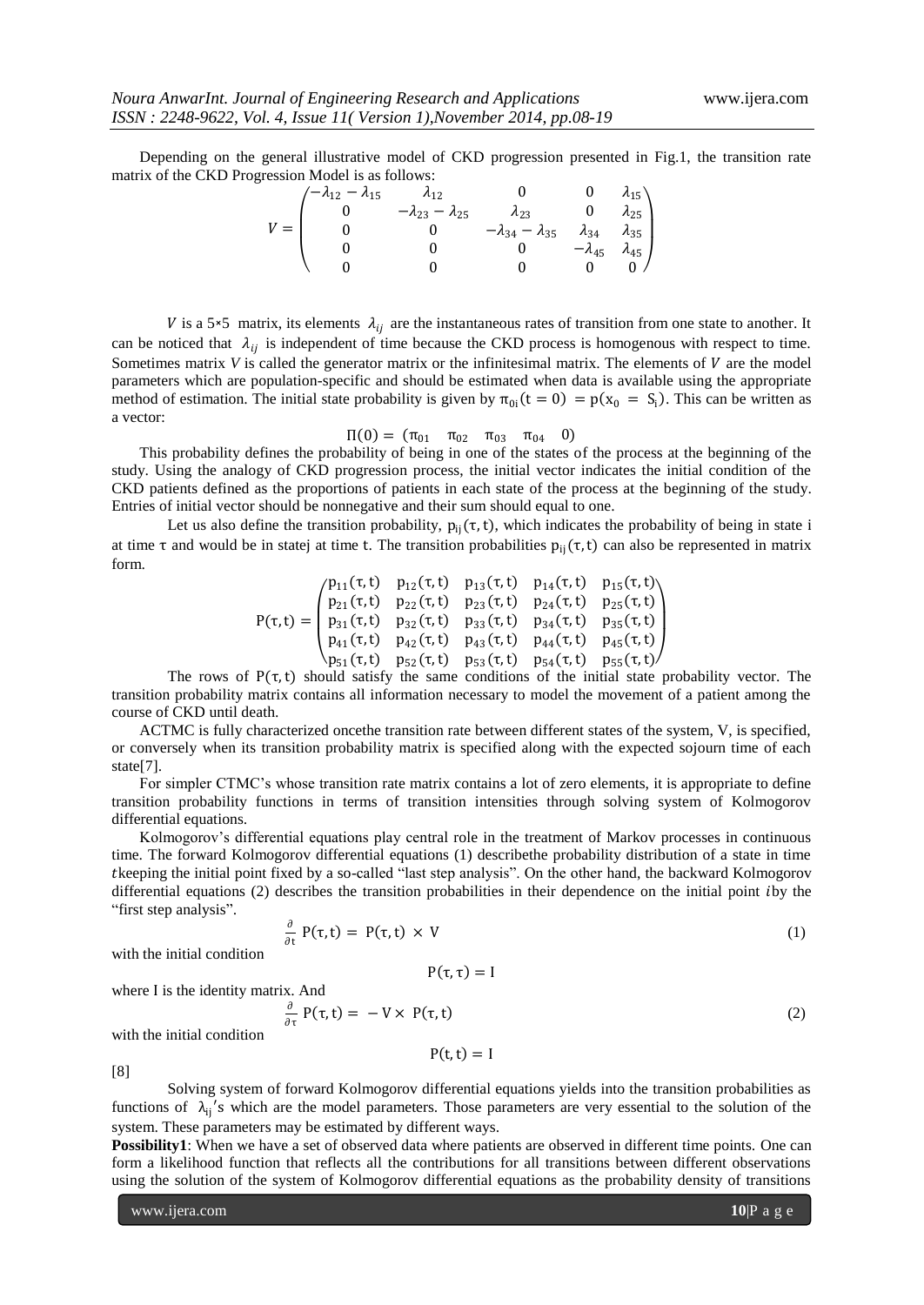between each pair of states of the system. Then one can obtain maximum likelihood estimates of the model parameters.

**Possibility 2**: Monte Carlo Markov Chain simulation may be used to simulate life time patient-level trajectories between different states of the system. This requires knowledge of the probability distribution underlying the parameters of the system. This usually requires a lot of time as this application needs a lot of simulations if the data set required is large.

The main objective of this article is to present a solution of the system of forward Kolmogorov equation of CKD process. Then presenting forms of some extractor functions that may be of great importance for the clinicians and health policy makers.

## **III. Model**

#### **3.1 Transition Probability Functions**

There are different ways for obtaining an analytical expression for each element of  $P(\tau, t)$  in terms of the model parameter V, such as finding the matrix exponentials of the generator matrix V, method of successive approximations, and the spectral methods. For special models, it is possible to calculate an analytic expression for each element of  $P(\tau, t)$  by solving the forward Kolmogorov differential equations in (1). This is generally quicker and avoids the possible numerical instability of finding the matrix exponentials [14]. By solving system of equations in (1), we get

$$
P_{11}(\tau, t) = e^{-c_1 (t-\tau)}
$$
\n(3)

where  $c_1 = \lambda_{12} + \lambda_{15}$ ,

$$
P_{12}(\tau, t) = \frac{\lambda_{12}}{(c_2 - c_1)} [e^{-c_1(t-\tau)} - e^{-c_2(t-\tau)}]
$$
\n(4)

where  $c_2 = \lambda_{23} + \lambda_{25}$ ,

$$
P_{13}(\tau, t) = \frac{\lambda_{12} \cdot \lambda_{23}}{(c_2 - c_1)(c_3 - c_1)} \cdot e^{-c_1(t-\tau)} - \frac{\lambda_{12} \cdot \lambda_{23}}{(c_2 - c_1)(c_3 - c_2)} e^{-c_2(t-\tau)} + \frac{\lambda_{12} \cdot \lambda_{23}}{(c_3 - c_1)(c_3 - c_2)} e^{-c_3(t-\tau)}
$$
\n(5)

where  $c_3 = \lambda_{34} + \lambda_{35}$ ,

$$
P_{14}(\tau, t) = \frac{\lambda_{12} \cdot \lambda_{23} \cdot \lambda_{34}}{(c_2 - c_1)(c_3 - c_1)(\lambda_{45} - c_1)} e^{-c_1(t-\tau)} - \frac{\lambda_{12} \cdot \lambda_{23} \cdot \lambda_{34}}{(c_2 - c_1)(c_3 - c_2)(\lambda_{45} - c_2)} e^{-c_2(t-\tau)} + \frac{\lambda_{12} \cdot \lambda_{23} \cdot \lambda_{34}}{(c_3 - c_1)(c_3 - c_2)(\lambda_{45} - c_3)} e^{-c_3(t-\tau)} - \frac{\lambda_{12} \cdot \lambda_{23} \cdot \lambda_{34}}{(\lambda_{45} - c_1)(\lambda_{45} - c_2)(\lambda_{45} - c_3)} e^{-\lambda_{45}(t-\tau)}
$$
(6)

$$
P_{15}(\tau, t) = -\frac{a_1}{c_1} \cdot e^{-c_1(t-\tau)} - \frac{a_2}{c_2} \cdot e^{-c_2(t-\tau)} - \frac{a_3}{c_3} \cdot e^{-c_3(t-\tau)} - \frac{a_4}{\lambda_{45}} e^{-\lambda_{45}(t-\tau)} + \left(\frac{a_1}{c_1} + \frac{a_2}{c_2} + \frac{a_3}{c_3} + \frac{a_4}{\lambda_{45}}\right)
$$
\n
$$
(7)
$$

,

where

$$
a_1 = \lambda_{15} + \frac{\lambda_{12} \lambda_{25}}{(c_2 - c_1)} + \frac{\lambda_{12} \cdot \lambda_{23} \cdot \lambda_{35}}{(c_2 - c_1)(c_3 - c_1)} + \frac{\lambda_{12} \cdot \lambda_{23} \cdot \lambda_{34} \cdot \lambda_{45}}{(c_2 - c_1)(c_3 - c_1)(\lambda_{45} - c_1)}
$$
  
\n
$$
a_2 = -\frac{\lambda_{12} \lambda_{25}}{(c_2 - c_1)} - \frac{\lambda_{12} \cdot \lambda_{23} \cdot \lambda_{35}}{(c_2 - c_1)(c_3 - c_2)} - \frac{\lambda_{12} \cdot \lambda_{23} \cdot \lambda_{34} \cdot \lambda_{45}}{(c_2 - c_1)(c_3 - c_2)(\lambda_{45} - c_2)},
$$
  
\n
$$
a_3 = \frac{\lambda_{12} \cdot \lambda_{23} \cdot \lambda_{35}}{(c_3 - c_1)(c_3 - c_2)} + \frac{\lambda_{12} \cdot \lambda_{23} \cdot \lambda_{34} \cdot \lambda_{45}}{(c_3 - c_1)(c_3 - c_2)(\lambda_{45} - c_3)},
$$
  
\n
$$
a_4 = -\frac{\lambda_{12} \cdot \lambda_{23} \cdot \lambda_{34} \cdot \lambda_{45}}{(\lambda_{45} - c_1)(\lambda_{45} - c_2)(\lambda_{45} - c_3)},
$$

www.ijera.com **11**|P a g e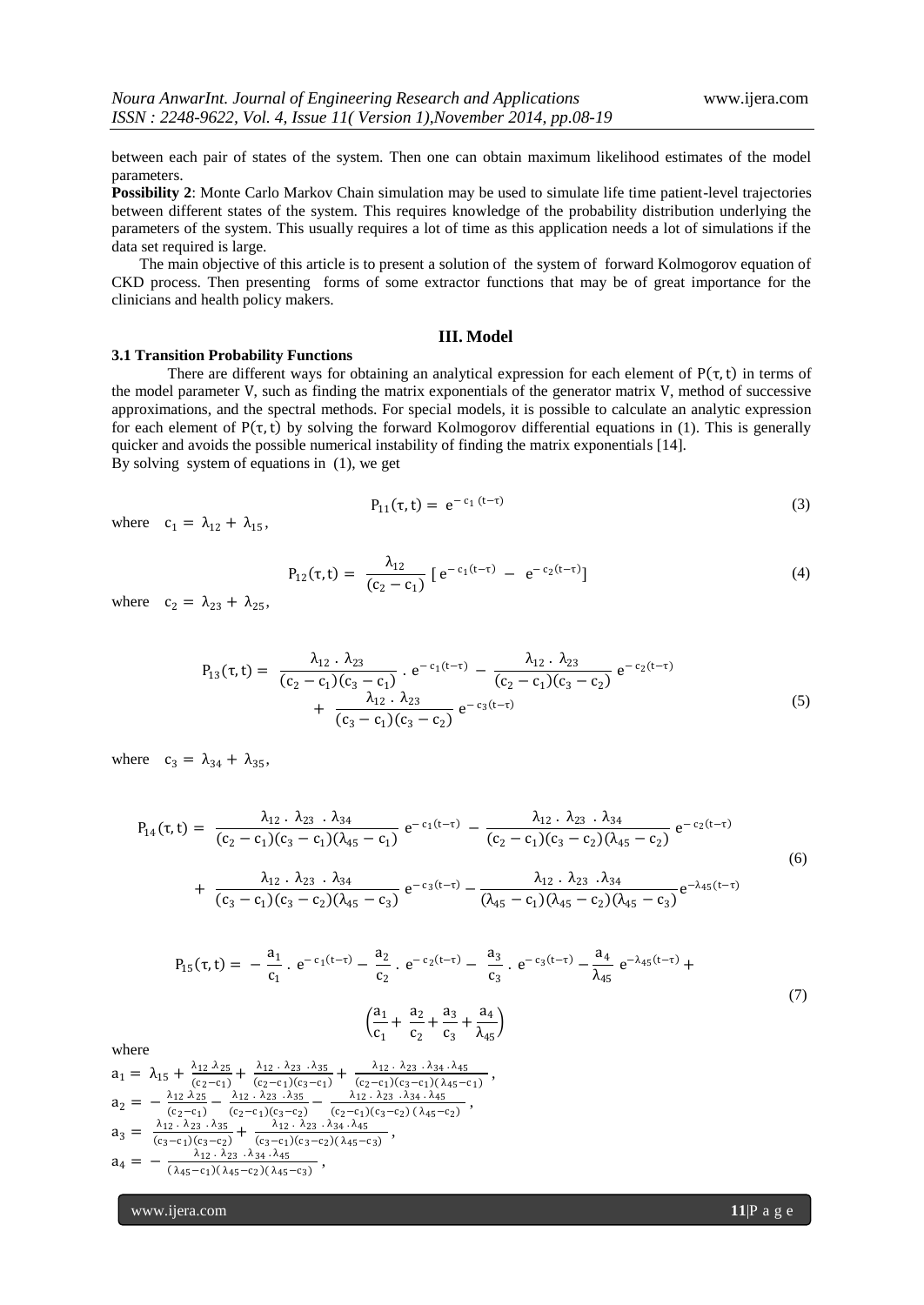$$
P_{21}(\tau, t) = 0 \tag{8}
$$

$$
P_{22}(\tau, t) = e^{-c_2 (t-\tau)}
$$
\n(9)

$$
P_{23}(\tau, t) = \frac{\lambda_{23}}{(c_3 - c_2)} [e^{-c_2(t-\tau)} - e^{-c_3(t-\tau)}]
$$
\n(10)

where  $c_3 = \lambda_{34} + \lambda_{35}$ ,

$$
P_{24}(\tau, t) = \frac{\lambda_{23} \cdot \lambda_{34}}{(c_3 - c_2)(\lambda_{45} - c_2)} \cdot e^{-c_2(t-\tau)} - \frac{\lambda_{23} \cdot \lambda_{34}}{(c_3 - c_2)(\lambda_{45} - c_3)} e^{-c_3(t-\tau)} + \frac{\lambda_{23} \cdot \lambda_{34}}{(\lambda_{45} - c_2)(\lambda_{45} - c_3)} e^{-\lambda_{45}(t-\tau)}
$$
(11)

$$
P_{25}(\tau, t) = -\frac{b_1}{c_2} \cdot e^{-c_2(t-\tau)} - \frac{b_2}{c_3} \cdot e^{-c_3(t-\tau)} - \frac{b_3}{\lambda_{45}} \cdot e^{-\lambda_{45}(t-\tau)} + \left(\frac{b_1}{c_2} + \frac{b_2}{c_3} + \frac{b_3}{\lambda_{45}}\right)
$$
(12)

where

$$
b_1 = \lambda_{25} + \frac{\lambda_{23} \lambda_{35}}{(c_3 - c_2)} + \frac{\lambda_{23} \lambda_{34} \lambda_{45}}{(c_3 - c_2)(\lambda_{45} - c_2)},
$$
  
\n
$$
b_2 = -\frac{\lambda_{23} \lambda_{35}}{(c_3 - c_2)} - \frac{\lambda_{23} \lambda_{34} \lambda_{45}}{(c_3 - c_2)(\lambda_{45} - c_3)},
$$
  
\n
$$
b_3 = \frac{\lambda_{23} \lambda_{34} \lambda_{45}}{(\lambda_{45} - c_2)(\lambda_{45} - c_3)},
$$

$$
P_{31}(\tau, t) = 0 \tag{13}
$$

$$
P_{32}(\tau,t) = 0 \tag{14}
$$

$$
P_{33}(\tau, t) = e^{-c_3 (t - \tau)}
$$
\n(15)

$$
P_{34}(\tau, t) = \frac{\lambda_{34}}{(\lambda_{45} - c_3)} [e^{-c_3(t-\tau)} - e^{-\lambda_{45}(t-\tau)}]
$$
(16)

$$
P_{35}(\tau, t) = -\frac{d_1}{c_3} \cdot e^{-c_3(t-\tau)} - \frac{d_2}{\lambda_{45}} \cdot e^{-\lambda_{45}(t-\tau)} + \left(\frac{d_1}{c_3} + \frac{d_2}{\lambda_{45}}\right)
$$
(17)

where

$$
d_1 = \lambda_{35} + \frac{\lambda_{34} \cdot \lambda_{45}}{(\lambda_{45} - c_3)},
$$

 $d_2 = -\frac{\lambda_{34} \lambda_{45}}{(\lambda_{45}-\epsilon_2)}$  $\frac{\lambda_{34} \lambda_{45}}{(\lambda_{45}-c_3)}$ 

$$
P_{41}(\tau, t) = 0 \tag{18}
$$

$$
P_{42}(\tau, t) = 0 \tag{19}
$$

$$
P_{43}(\tau, t) = 0 \tag{20}
$$

$$
P_{44}(\tau, t) = e^{-\lambda_{45} (t-\tau)}
$$
\n(21)

www.ijera.com **12**|P a g e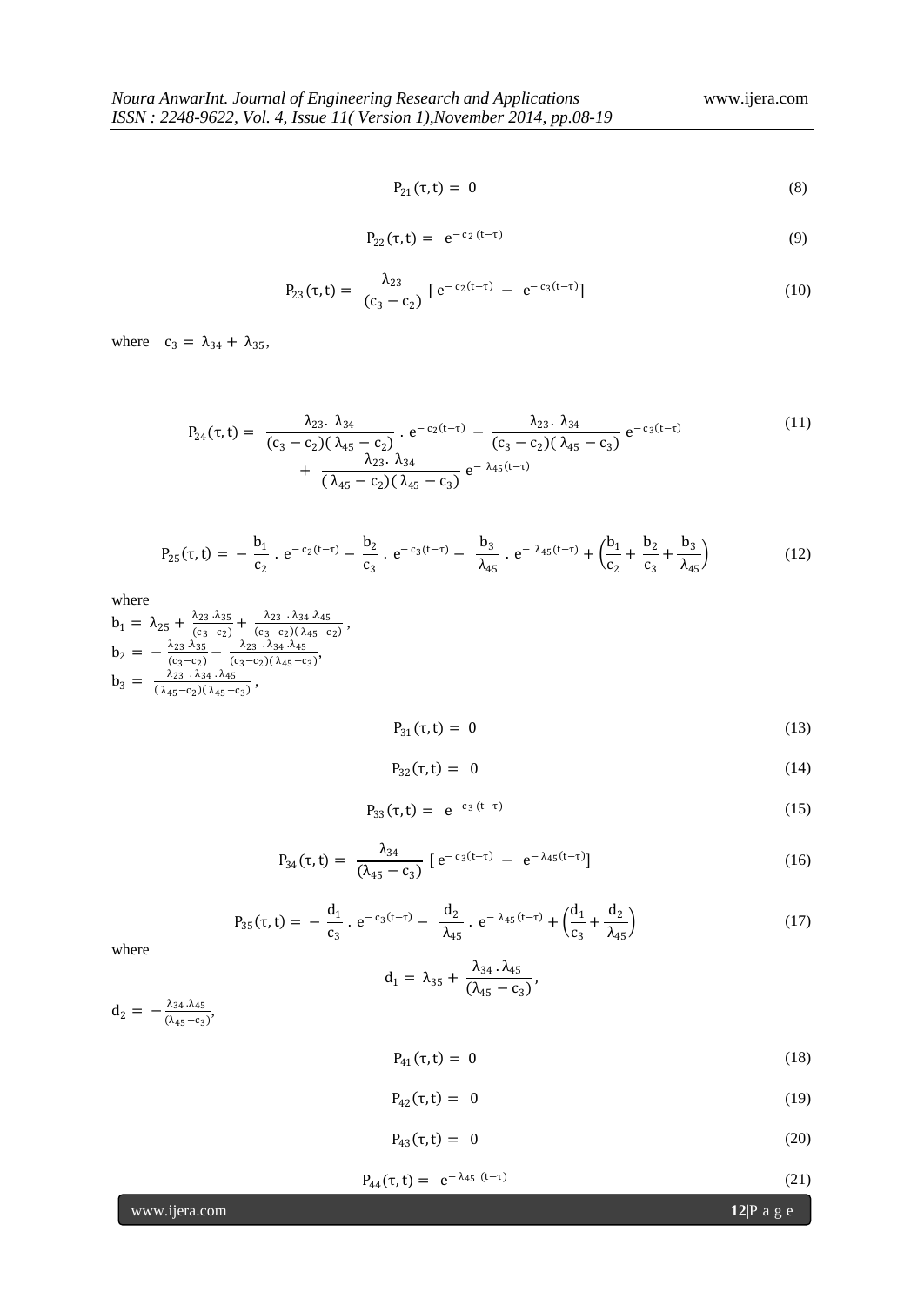$$
P_{45}(\tau, t) = 1 - e^{-\lambda_{45} (t - \tau)}
$$
\n(22)

$$
P_{51}(\tau, t) = 0 \tag{23}
$$

$$
P_{52}(\tau, t) = 0 \tag{24}
$$

$$
P_{53}(\tau, t) = 0 \tag{25}
$$

$$
P_{54}(\tau, t) = 0 \tag{26}
$$

$$
P_{55}(\tau, t) = 1 \tag{27}
$$

It makes sense that we have P<sub>ij</sub> $(\tau, t) = 0$  for  $i > j$  as CKD is irreversible progressive disease, and  $P_{55}(\tau, t) = 1$  since state "5" represents "Death" which is absorbing.

## **3.2 Mean sojourn time**

Since CKD is one of the progressive diseases, the patient is not supposed to have many visits to a single state. In other words, the mean sojourn time which describes the expected duration of a single stay in a state will be equivalent to the total length of stay or the mean time spent by the patient in a given state of the process.

The mean sojourn time in a state of a CTMC is calculated in terms of transition rates. It is assumed that the sojourn times  $e_j$ 's are independent and exponentially distributed random variables with mean  $\frac{1}{\lambda_j}$  [9] where  $\lambda_j = -\lambda_{jj}$  for  $j = 1, ..., 4$ .

$$
f_{\rm{max}}
$$

Hence, we conclude that

$$
e_1 = \frac{1}{\lambda_{12} + \lambda_{15}}\tag{28}
$$

$$
e_2 = \frac{1}{\lambda_{23} + \lambda_{25}}\tag{29}
$$

$$
e_3 = \frac{1}{\lambda_{34} + \lambda_{35}}\tag{30}
$$

$$
e_4 = \frac{1}{\lambda_{45}}\tag{31}
$$

#### **3.3 State Probability Distribution**

It is important to estimate the state probability distribution of CKD process in order to calculate the probability that the system will be in a particular state at a specific time point t. Let us assume that the state probability distribution, sometimes known by the marginal distribution, of the process at time t is  $\Pi(t)$ . For homogenous CTMC,  $\Pi(t)$  can be evaluated by solving the following system of differential equations

$$
\Pi'(\mathbf{t}) = \Pi(\mathbf{t}) \times V \tag{32}
$$

with the initial condition  $\Pi(0) = (\pi_{01} \quad \pi_{02} \quad \pi_{03} \quad \pi_{04} \quad 0).$ 

Generally, the solution of this system of equations depends on the form of  $V$ . Our hope for a solution in some special cases depends on  $V$  resulting in a simple system of equations.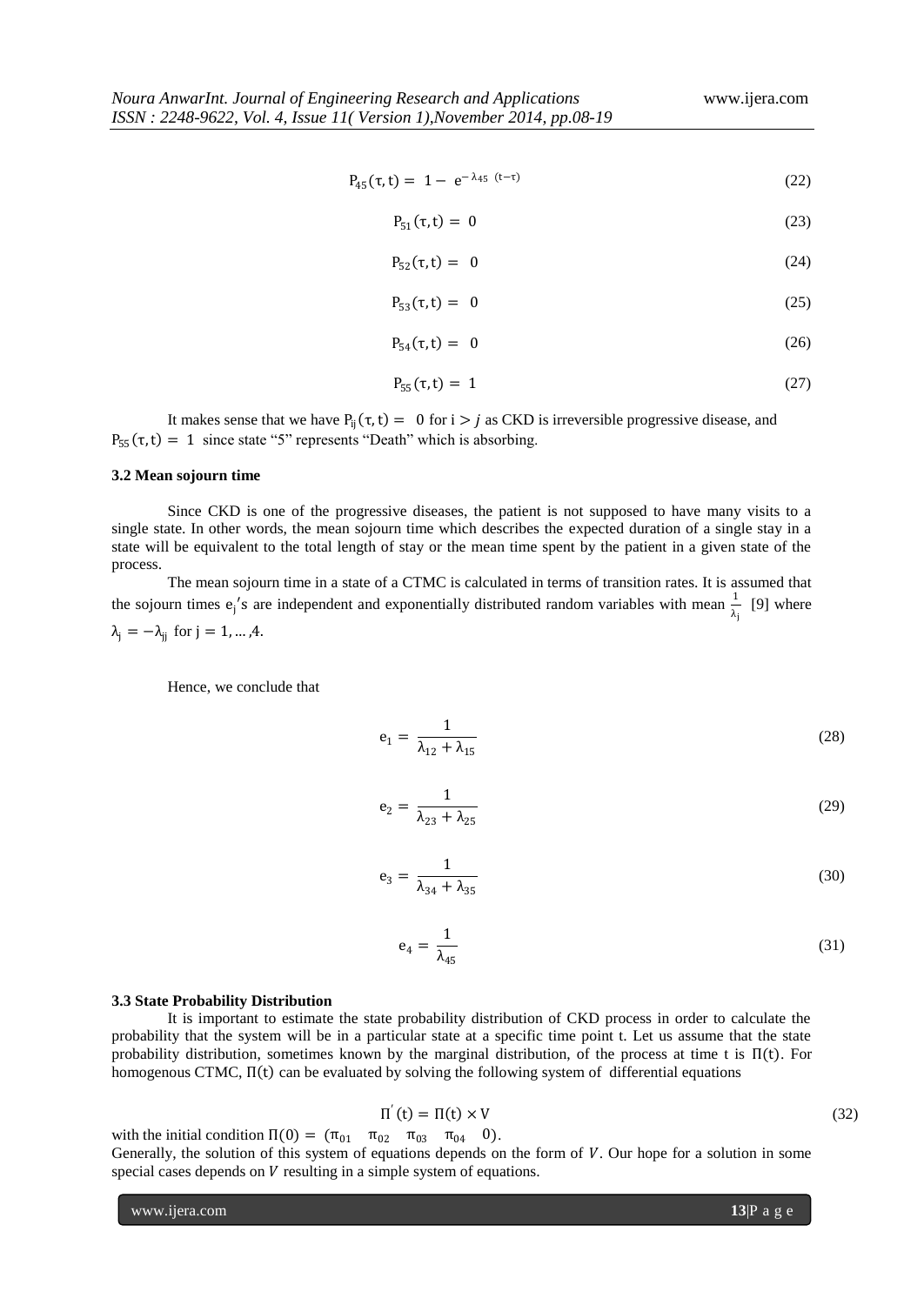The solution of (32) are as follows:

$$
\pi_1(t) = \pi_{01} e^{-c_1 t} \tag{33}
$$

$$
\pi_2(t) = \frac{\lambda_{12}\pi_{01}}{(c_2 - c_1)} e^{-c_1 t} + \left[\pi_{02} - \frac{\lambda_{12}\pi_{01}}{(c_2 - c_1)}\right] e^{-c_2 t}
$$
\n(34)

$$
\pi_3(t) = \frac{\lambda_{23}\lambda_{12}\pi_{01}}{(c_2 - c_1)(c_3 - c_1)}e^{-c_1t} + \left[\frac{\lambda_{23}\pi_{02}}{(c_3 - c_2)} - \frac{\lambda_{23}\lambda_{12}\pi_{01}}{(c_2 - c_1)(c_3 - c_2)}\right]e^{-c_2t} + \left[\pi_{03} - \frac{\lambda_{23}\lambda_{12}\pi_{01}}{(c_2 - c_1)(c_3 - c_1)} - \frac{\lambda_{23}\pi_{02}}{(c_3 - c_2)} + \frac{\lambda_{23}\lambda_{12}\pi_{01}}{(c_2 - c_1)(c_3 - c_2)}\right]e^{-c_3t}
$$
\n(35)

$$
\pi_{4}(t) = \frac{\lambda_{34}\lambda_{23}\lambda_{12}\pi_{01}}{(c_{2}-c_{1})(c_{3}-c_{1})(\lambda_{45}-c_{1})}e^{-c_{1}t} + \frac{\lambda_{34}\lambda_{23}\lambda_{12}\pi_{02}}{(c_{3}-c_{2})(\lambda_{45}-c_{2})} - \frac{\lambda_{34}\lambda_{23}\lambda_{12}\pi_{01}}{(c_{2}-c_{1})(c_{3}-c_{2})(\lambda_{45}-c_{2})}\Big]e^{-c_{2}t} + \frac{\lambda_{34}\pi_{03}}{(\lambda_{45}-c_{3})} - \frac{\lambda_{34}\lambda_{23}\lambda_{12}\pi_{01}}{(c_{2}-c_{1})(c_{3}-c_{1})(\lambda_{45}-c_{3})} - \frac{\lambda_{34}\lambda_{23}\pi_{02}}{(c_{3}-c_{2})(\lambda_{45}-c_{3})} + \frac{\lambda_{34}\lambda_{23}\lambda_{12}\pi_{01}}{(c_{2}-c_{1})(c_{3}-c_{2})(\lambda_{45}-c_{3})}\Big]e^{-c_{3}t} \qquad (36)
$$
  
+ 
$$
\left[\pi_{04} - \frac{\lambda_{34}\lambda_{23}\lambda_{12}\pi_{01}}{(c_{2}-c_{1})(c_{3}-c_{1})(\lambda_{45}-c_{1})} - \frac{\lambda_{34}\lambda_{23}\pi_{02}}{(c_{3}-c_{2})(\lambda_{45}-c_{2})} + \frac{\lambda_{34}\lambda_{23}\lambda_{12}\pi_{01}}{(c_{2}-c_{1})(c_{3}-c_{1})(\lambda_{45}-c_{1})} - \frac{\lambda_{34}\lambda_{23}\pi_{02}}{(c_{3}-c_{2})(\lambda_{45}-c_{2})} + \frac{\lambda_{34}\lambda_{23}\lambda_{12}\pi_{01}}{(c_{2}-c_{1})(c_{3}-c_{2})(\lambda_{45}-c_{2})} - \frac{\lambda_{34}\pi_{03}}{(\lambda_{45}-c_{3})} + \frac{\lambda_{34}\lambda_{23}\lambda_{12}\pi_{01}}{(c_{2}-c_{1})(c_{3}-c_{1})(\lambda_{45}-c_{3})} + \frac{\lambda_{34}\lambda_{23}\pi_{02}}{(c_{3}-c_{2})(\lambda_{45}-c_{3})} - \frac{\lambda_{34}\lambda_{23}\lambda_{12}\pi_{01}}{(c_{2}-c_{1})(
$$

and

$$
\pi_5(t) = \frac{-f_1}{c_1} e^{-c_1 t} + \frac{-f_2}{c_2} e^{-c_2 t} + \frac{-f_3}{c_3} e^{-c_3 t} + \frac{-f_4}{\lambda_{45}} e^{-\lambda_{45} t} + \left(\frac{f_1}{c_1} + \frac{f_2}{c_2} + \frac{f_3}{c_3} + \frac{f_4}{\lambda_{45}}\right)
$$
(37)

where,

$$
f_1 = \lambda_{15}\pi_{01} + \frac{\lambda_{25}\lambda_{12}\pi_{01}}{(c_2 - c_1)} + \frac{\lambda_{35}\lambda_{23}\lambda_{12}\pi_{01}}{(c_2 - c_1)(c_3 - c_1)} + \frac{\lambda_{45}\lambda_{34}\lambda_{23}\lambda_{12}\pi_{01}}{(c_2 - c_1)(c_3 - c_1)(\lambda_{45} - c_1)}
$$
  

$$
f_2 = \lambda_{25}\pi_{02} - \frac{\lambda_{25}\lambda_{12}\pi_{01}}{(c_3 - c_1)} + \frac{\lambda_{35}\lambda_{23}\pi_{02}}{(c_3 - c_2)} - \frac{\lambda_{35}\lambda_{23}\lambda_{12}\pi_{01}}{(c_3 - c_1)(c_3 - c_2)} + \frac{\lambda_{45}\lambda_{34}\lambda_{23}\pi_{02}}{(c_3 - c_2)(\lambda_{45} - c_2)}
$$

$$
(c_2 - c_1) \t\t (c_3 - c_2) \t\t (c_2 - c_1) \t\t (c_3 - c_2) \t\t (c_3 - c_2) \t\t (c_3 - c_2) (\lambda_{45} - c_2) - \frac{\lambda_{45}\lambda_{34}\lambda_{23}\lambda_{12}\pi_{01}}{(c_2 - c_1)(c_3 - c_2)(\lambda_{45} - c_2)}
$$

$$
f_3 = \lambda_{35}\pi_{03} - \frac{\lambda_{35}\lambda_{23}\lambda_{12}\pi_{01}}{(c_2 - c_1)(c_3 - c_1)} - \frac{\lambda_{35}\lambda_{23}\pi_{02}}{(c_3 - c_2)} + \frac{\lambda_{35}\lambda_{23}\lambda_{12}\pi_{01}}{(c_2 - c_1)(c_3 - c_2)} + \frac{\lambda_{45}\lambda_{34}\pi_{03}}{(\lambda_{45} - c_3)} - \frac{\lambda_{45}\lambda_{34}\lambda_{23}\lambda_{12}\pi_{01}}{(c_2 - c_1)(c_3 - c_1)(\lambda_{45} - c_3)} - \frac{\lambda_{45}\lambda_{34}\lambda_{23}\pi_{02}}{(c_3 - c_2)(\lambda_{45} - c_3)} + \frac{\lambda_{45}\lambda_{34}\lambda_{23}\lambda_{12}\pi_{01}}{(c_2 - c_1)(c_3 - c_2)(\lambda_{45} - c_3)}
$$

$$
f_4 = \lambda_{45}\pi_{04} - \frac{\lambda_{45}\lambda_{34}\lambda_{23}\lambda_{12}\pi_{01}}{(c_2 - c_1)(c_3 - c_1)(\lambda_{45} - c_1)} - \frac{\lambda_{45}\lambda_{34}\lambda_{23}\pi_{02}}{(c_3 - c_2)(\lambda_{45} - c_2)} + \frac{\lambda_{45}\lambda_{34}\lambda_{23}\lambda_{12}\pi_{01}}{(c_2 - c_1)(c_3 - c_2)(\lambda_{45} - c_2)} - \frac{\lambda_{45}\lambda_{34}\pi_{03}}{(\lambda_{45} - c_3)} + \frac{\lambda_{45}\lambda_{34}\lambda_{23}\lambda_{12}\pi_{01}}{(c_2 - c_1)(c_3 - c_2)(\lambda_{45} - c_3)} - \frac{\lambda_{45}\lambda_{34}\lambda_{23}\pi_{02}}{(c_3 - c_2)(\lambda_{45} - c_3)} + \frac{\lambda_{45}\lambda_{34}\lambda_{23}\lambda_{12}\pi_{01}}{(c_2 - c_1)(c_3 - c_2)(\lambda_{45} - c_3)}
$$

www.ijera.com **14**|P a g e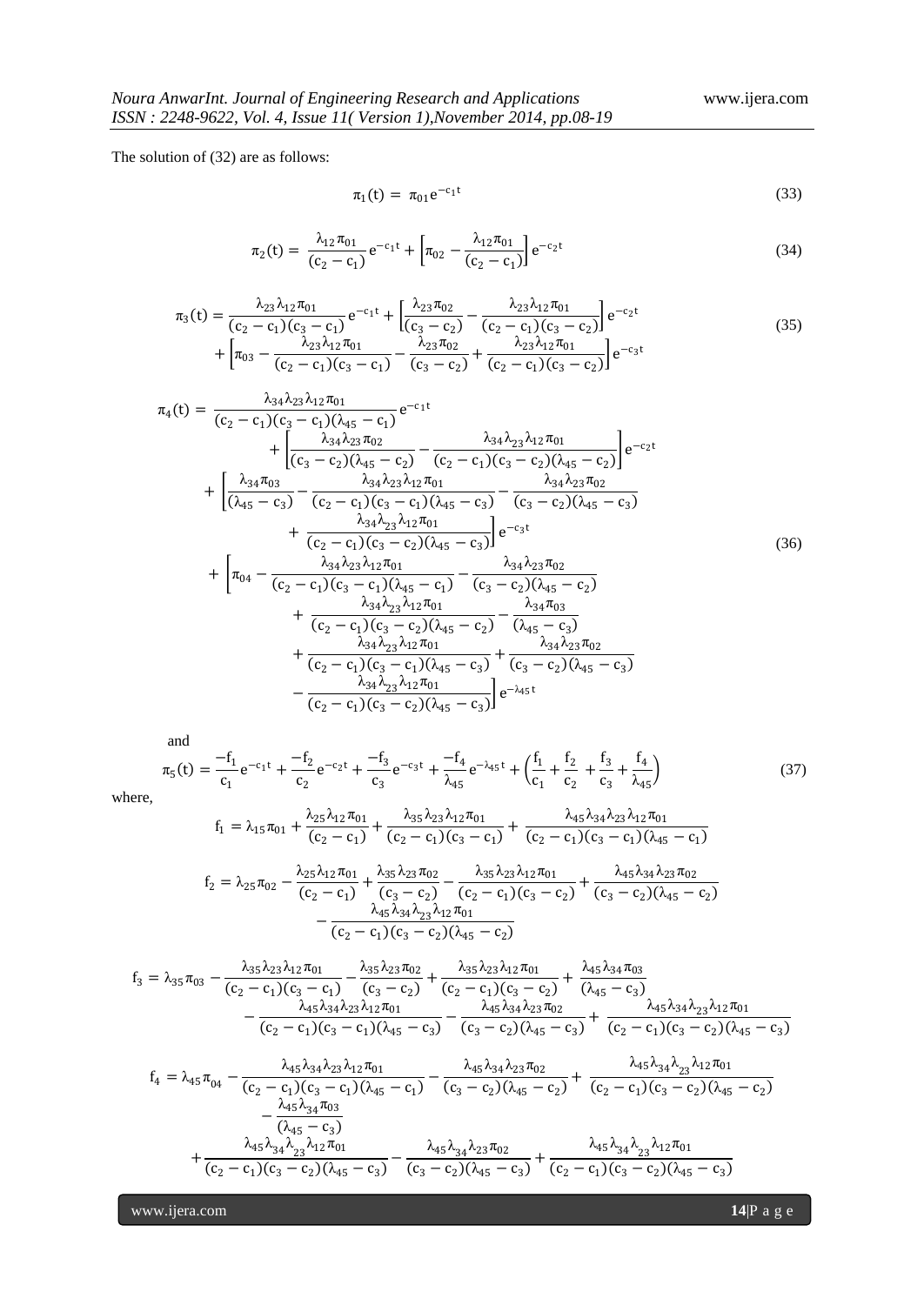#### **3.4 life expectancy of a CKD Patient**

For CKD process with 5 states, where the first four are transient states and the last is absorbing. We can partition the system as follows:



Also, we can partition the Kolmogorov forward differential equations in (1) as follows:

$$
[P'(t)p'_{k}(t)] = [P(t)p_{k}(t)] \begin{bmatrix} B & A \\ 0 & 0 \end{bmatrix}
$$
 (38)

Where the matrix B is the transition matrix within transient states, the column vector A is the transition rates from the transient states to the absorbing state. Hence,  $A = -B 1^T$ , where  $1^T$  is a  $(k-1) \times 1$  column vector all its elements are ones.

The system of equations in (38) may be written as follows,

$$
\begin{cases} P'(t) = P(t) B \end{cases} \tag{39-a}
$$

$$
p'_n(t) = P(t) A \tag{39-b}
$$

Solving (39-a), we get

$$
P(t) = P(0)e^{Bt} \tag{40}
$$

Substituting by (40) in (39-b), we have

$$
p'_n(t) = P(0)e^{Bt}A
$$
\n(41)

Note that  $e^{Bt}$  is the matrix exponentials of B, defined as follows:

$$
e^{Bt} = I + Bt + \frac{1}{2}(Bt)^2 + \frac{1}{3}(Bt)^3 + \dots = \sum_{i=0}^{\infty} \frac{1}{i!} (Bt)^i
$$
 (42)

According to [8] as well as other authors, the solution of the first equation of (39-a) given in equation  $(40)$  is an explicit solution of the forward Kolmogorov equation and P $(0)$  is the transition probability matrix at initial time point  $t = 0$  which equals to I, the identity matrix.

Given that  $\tau_{\kappa}$  is the time to reach the absorbing state from the initial time point, we have

$$
F_{\kappa}(t) = pr\{\tau_{\kappa} \le t\} = pr\{X(t) = \kappa\} = p_{\kappa}(t) = 1 - P(t)1^{T} = 1 - P(0)e^{Bt}1^{T}
$$
\n(43)

Random variables which have cumulative distribution function of such form presented in (43), their mean and other moments can be evaluated using the moment theorem for Laplace transforms. First, CTMC with an absorbing state will be presented in Laplace transform such that

$$
[sP^*(s) - P(0) \text{ sp}_\kappa^*(s)] = [P^*(s)p_{\kappa}^*(s)] \begin{bmatrix} B & A \\ 0 & 0 \end{bmatrix}
$$
 (44)

Hence, equation (44) is presented as follows

₹

$$
\begin{cases}\n\mathbf{S}P^*(\mathbf{S}) - P(0) &= P^*(\mathbf{S}) \quad \mathbf{B} \\
\mathbf{S}P^*_{\kappa}(\mathbf{S}) &= P^*(\mathbf{S}) \quad \mathbf{A}\n\end{cases}\n\tag{45}
$$

And (40) and (41) will be:

$$
P^*(s) = P(0)(sI - B)^{-1}
$$
  
\n
$$
p^*_{\kappa}(s) = \frac{1}{s} P^*(s) A = \frac{1}{s} P(0)(sI - B)^{-1} A
$$
\n(46)

It turns out that:

www.ijera.com **15**|P a g e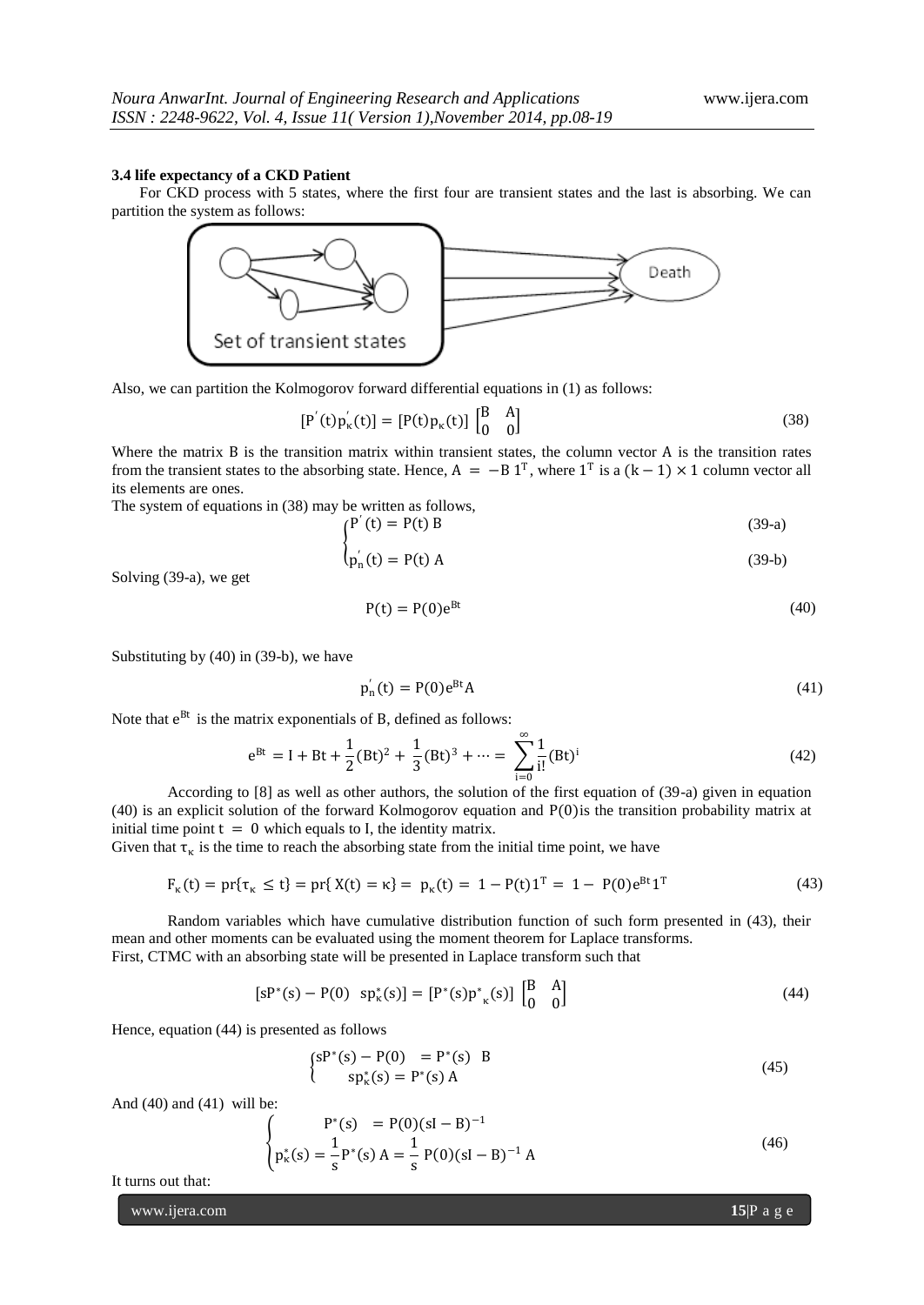$$
F^*_{\kappa}(t) = \frac{1}{s} P(0)(sI - B)^{-1} A
$$
 (47)

and

$$
f^*_{\kappa}(t) = s F^*_{\kappa}(t) = P(0)(sI - B)^{-1} A
$$
\n(48)

Then we can evaluate the mean time to absorption (with  $A = -B 1^T$ ),

$$
E[\tau_{\kappa}] = (-1) \frac{df^*_{\kappa}(t)}{ds} \Big|_{s=0}
$$
  
= (-1)P(0)(sI – B)<sup>-2</sup> Al<sub>s=0</sub>  
= P(0)(-B)<sup>-1</sup>1<sup>T</sup> (49)

[7]

Hence, life expectancy of a CKD patient can be evaluated using (49), where

$$
B = \begin{pmatrix} -\lambda_{12} - \lambda_{15} & \lambda_{12} & 0 & 0 \\ 0 & -\lambda_{23} - \lambda_{25} & \lambda_{23} & 0 \\ 0 & 0 & -\lambda_{34} - \lambda_{35} & \lambda_{34} \\ 0 & 0 & 0 & -\lambda_{45} \end{pmatrix},
$$
  
P(0) = I.

and Thus,

$$
E(\tau_{15}) = \frac{1}{\lambda_{12} + \lambda_{15}} + \frac{\lambda_{12} (\lambda_{23} + \lambda_{25})}{\lambda_{12} + \lambda_{15}} + \frac{\lambda_{12} \lambda_{23} (\lambda_{34} + \lambda_{35})}{(\lambda_{12} + \lambda_{15}) (\lambda_{23} + \lambda_{25})} + \frac{\lambda_{12} \lambda_{23} \lambda_{34} (\lambda_{23} + \lambda_{25}) (\lambda_{45})}{(\lambda_{12} + \lambda_{15}) (\lambda_{34} + \lambda_{35})}
$$
(50)

$$
E(\tau_{25}) = \frac{1}{\lambda_{23} + \lambda_{25}} + \frac{\lambda_{23} (\lambda_{34} + \lambda_{35})}{\lambda_{23} + \lambda_{25}} + \frac{\lambda_{23} \lambda_{34} \lambda_{45}}{(\lambda_{23} + \lambda_{25})(\lambda_{34} + \lambda_{35})}
$$
(51)

$$
E(\tau_{35}) = \frac{1}{\lambda_{34} + \lambda_{35}} + \frac{\lambda_{34}\lambda_{45}}{\lambda_{34} + \lambda_{35}}
$$
(52)

$$
E(\tau_{45}) = \frac{1}{\lambda_{45}}\tag{53}
$$

The mean time to absorption is equivalent to the life expectancy of a CKD patient, therefore  $E(\tau_{i5})$ , i = 1, … ,4 can be interpreted as follows: the life expectancy of a patient given that he observed his illness in state i.

## **3.5 Expected Number of Patients in Each State**

let m(0) be the size of patients an initial time point  $t = 0$ . The initial size of patients m(0) =  $\sum_{j=1}^{4} m_j(0)$ , where  $m_j(0)$  is the initial size of patients at state j given that there is  $m_5(0) = 0$  patients at state 5 which is "Death" at the initial time point. Assuming that patients move independently within the states of the system and at the end of the time interval  $(0, t)$ , there is  $M_j(t)$  for  $j = 1, ..., 4$  patients in state j at time t and  $M_5(t)$  deaths at time t. Depending on Chiang (1968), then the expected number of patients in each state at time t can be computed directly as follows,

$$
E{Mj(t) |mj(0)} = \sum_{i=1}^{n-1} mi(0)pij(t) \qquad \text{for } j = 1, ..., n-1.
$$
 (54)

and

www.ijera.com **16**|P a g e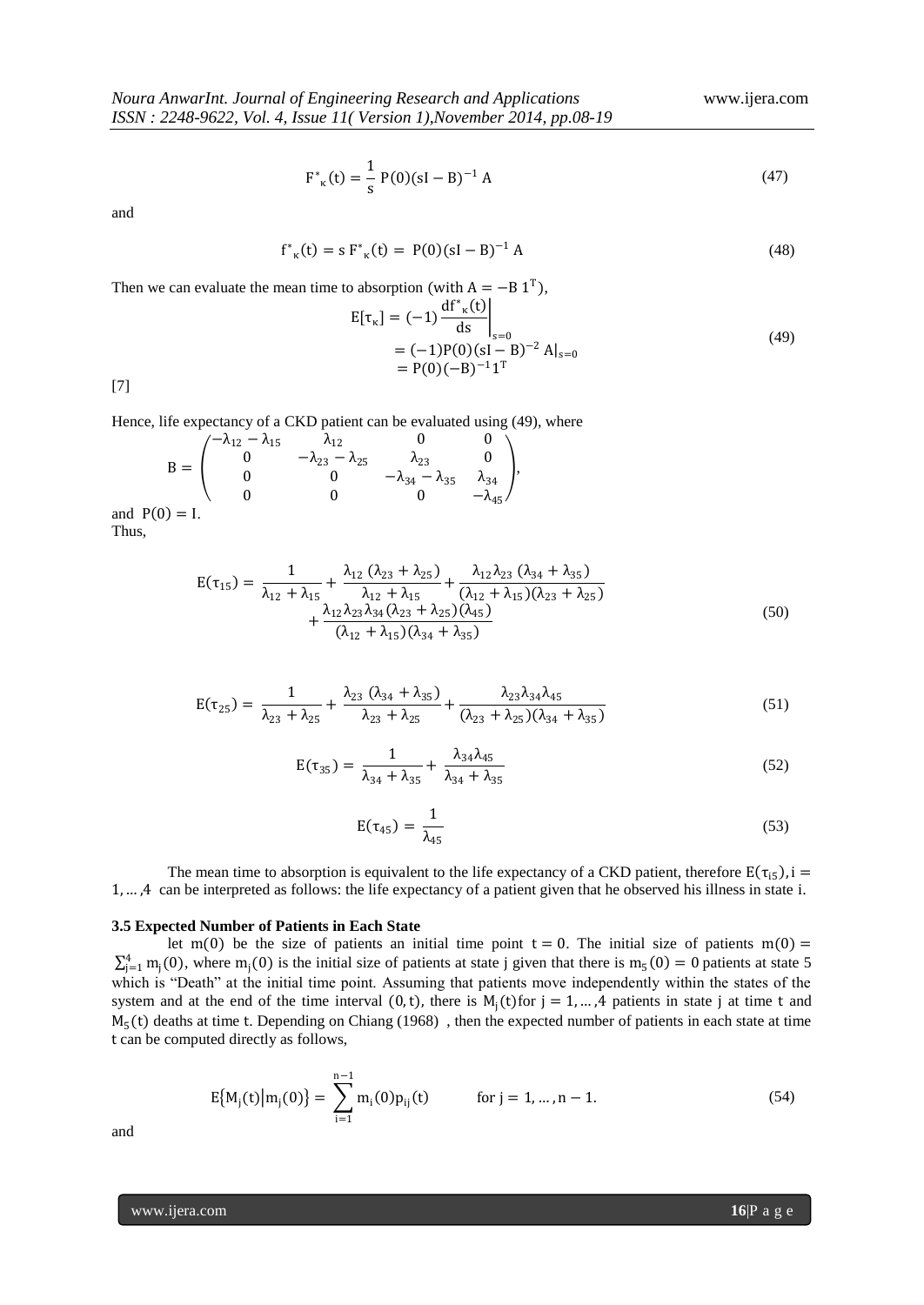$$
E{M5(t) |mj(0)} = \sum_{i=1}^{n-1} mi(0)pi5(t) \t\t \forall j
$$
\n(55)

Equation (54) can be presented in details as follows

$$
E{M1(t)|m1(0)} = m1(0)p11(t)
$$
\n(56)

$$
E{M2(t|m1(0), m2(0)} = m1(0)p12(t) + m2(0)p22(t)
$$
\n(57)

$$
E{M_3(t|m_1(0),m_2(0),m_3(0)} = m_1(0)p_{13}(t) + m_2(0)p_{23}(t) + m_3(0)p_{33}(t)
$$
\n(58)

$$
E{M_4(t|m_1(0), m_2(0), m_3(0), m_4(0)}= m_1(0)p_{14}(t) + m_2(0)p_{24}(t) + m_3(0)p_{34}(t) + m_4(0)p_{44}(t)
$$
(59)

and the expected number of deaths will be

$$
E{M5(t)|m1(0), m2(0), m3(0), m4(0)}= m1(0)p15(t) + m2(0)p25(t) + m3(0)p35(t) + m4(0)p45(t)
$$
\n(60)

#### **IV. Numerical Example**

This example is adapted from the study of Begun et al. (2013). They used data from a dialysis center serving a region of 310,000 inhabitants. the sample consisted of 2097 CKD patient with at least 2 measurements during January 2005 to December 2010. Our system, showed in figure (1) consists of 5 states. The states of the system are defined in Table.1.

Given 
$$
V = \begin{pmatrix} -0.16 & 0.15 & 0 & 0 & 0.01 \\ 0 & -0.37 & 0.27 & 0 & 0.1 \\ 0 & 0 & -1.37 & 1.27 & 0.1 \\ 0 & 0 & 0 & -1.8 & 1.8 \\ 0 & 0 & 0 & 0 & 0 \end{pmatrix}
$$
  
probability matrix as follows

We find the one-year transition probability

$$
P(1) = \begin{pmatrix} 0.85 & 0.11 & 0.02 & 0.003 & 0.02 \\ 0 & 0.69 & 0.19 & 0.06 & 0.06 \\ 0 & 0 & 0.25 & 0.27 & 0.48 \\ 0 & 0 & 0 & 0.16 & 0.84 \\ 0 & 0 & 0 & 0 & 1 \end{pmatrix}
$$

The mean time spent by a CKD patient in state 1 approximately equals 6 years and 3 months, while it decreases in state 2to be about 2 years and 9 months. The deterioration in health state of a CKD patient become rapid in more severe stages than mild stages since the mean time spent by a patient in states 3 and 4 of the system is about 8 and 6 months respectively.

Assuming that the initial distribution of patients among the states of the system is  $\Pi(0) = (0.4 \quad 0.3 \quad 0.2 \quad 0.1 \quad 0)$ , then the distribution of this cohort of patients after one year will be approximately as follows:  $\Pi(1) = (0.34 \ 0.25 \ 0.11 \ 0.08 \ 0.22)$ .

The life expectancy of a patient is about 8 years given that he entered the system in state 1, 5 years for state 2, 2years and 6 months for state 3 and about 7 months for state 4.

Let  $m(0) = 1000$  paitients and divided among the five states of the system as follows, (300 200 400 100 0). Then the expected distribution of this cohort of CKD patients after 1 year is  $(255 \quad 171 \quad 144 \quad 136 \quad 294).$ 

#### **V. Discussion**

Chronic diseases represent a major concern to health policy makers, especially in developing countries. When a disease is detected at an early stage, it may be more amenable to treatment [13]. Knowledge about the progression of chronic diseases is important because it may help health policy makers to evaluate expected burden of disease in future and to evaluate cost effectiveness of competing interventions. The Markov chain

www.ijera.com **17**|P a g e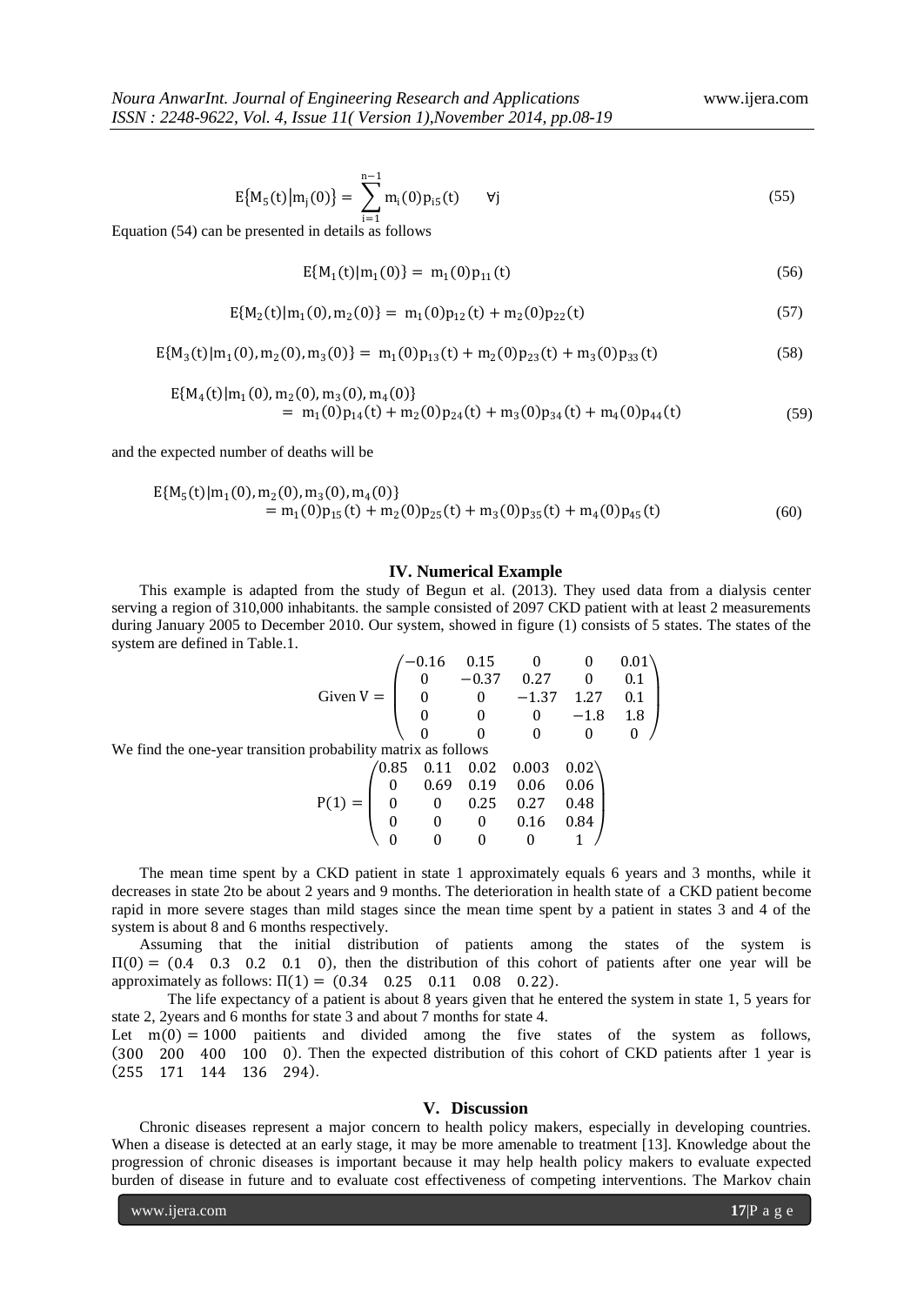approach is often used for analyzing progression of diseases by describing the time evolution of an individual in the multistate model [5].

CTMC is more appropriate than discrete-time Markov chain for studying patient progression through successive stages of a chronic disease where transitions may be slow, therefore have small probabilities and cannot be described accurately in discrete time units. Kolmogorov's differential equation plays a key role in defining uniquely CTMC. The solution of Kolmogorov's differential equation depends on the form of the generator matrix of the model. For simpler forms of the generator matrix, the analytical solution of Kolmogorov's forward system of differential equation is achievable. The resulting Mathematical relations between the probability of transition and rate of transition can be used to formulate a likelihood function of transitions, then estimating the elements of the generator function which is the model parameters.

One should take into consideration some important precautions when estimating the model parameters. For example, kinds of data that may exhibit different types of censoring and pay attention to what form of probability density reflects accurately the observed transitions of a patient in order to formulate realistic likelihood of transitions that yields in a maximum likelihood estimate of the generator matrix the closest description to reality of the natural history of the disease. Begun and others, in 2012, considered three kinds of data structure that can be met in such studies and differentiated between the contributions of possible transitions to the full likelihood which is then used to obtain the maximum likelihood estimate to model parameters.

Kalbfleicsh and Lawless in 1985, and recently Jackson in 2011, presented a general methods for evaluating the likelihood for general multistate model in continuous time depending on the form of the transition probability matrix. They differentiated between likelihood for intermittently-observed processes, in other words panel data, exactly-observed death times, exactly-observed transition times and censored states.

Some advanced models may be applicable to model natural history of chronic diseases, such as hidden Markov models(see for example, [13]), continuous-time latent Markov model (see for example, [19]) and semi-Markov models (see for example, [10]).

In conclusion, we have presented an explicit form of the transition probability matrix of CKD process with 5 states, the first four of them represent the 2nd, 3rd, 4th , and ESRD of CKD according to the KDOQI classification, and the last state is death. Besides, we presented also explicit forms for some important extractor functions which depends primarily on the transition instantaneous rates.

## **References**

- [1] C. Atkins, *The epidemiology of chronic kidney diseas*e, Kidney International, 67(94), 2005,S14-S18.
- [2] R. Barsoum, *Renal Replacement Therapy in Egypt*, Saudi Journal for Kidney Diseases and Transplantation, 8 (2), 1997, 152-154.
- [3] R. Barsoum, *Overview: End-Stage Renal Disease in the Developing World,* Artificial Organs, 26 (9), 2002, 737-746.
- [4] R. Barsoum, *End-stage renal disease in North Africa*, Kidney International, 63 (supplement 83),2003, S111–S114.
- [5] Begun, A.Icks, R.Waldeyer, S. Landwehr, M. Koch, G.Giani, *Identification of a Multistate Continuous-Time Nonhomogeneous Markov Chain Model for Patients with Decreased Renal Function*, Medical Decision Making, published online 28 December 2012.
- [6] Briggs, M.Sculpher, *An Introduction to Markov Modelling for Economic Evaluation*, Pharmaeconomics, 13(4),1998, 397-409.
- [7] Cassandras, S.Lafortune,*Introduction to Discrete Event System (2nd edition*, Springer Science and Business Media,2008).
- [8] L. Chiang,*Introduction to Stochastic Processes in Biostatistics(1st edition*, John Willy & Sons, Inc.,1968).
- [9] E.Cinlar,*Introduction to Stochastic Processes(Prentice-Hall*, Inc. Englewood Cliffs, N.J.,1975).
- [10] Y.Foucher, E. Mathieu, P.Dellamonica, J.P.Daures,*Parametric and Nonhomogeneous Semi-Markov Process for HIV Control*, Methodological Computational Applied Probability, 9,2007, 389-397.
- [11] R.A. Hamer, M.ElNahas, *The Burden of Chronic Kidney Disease,BMJ*, 332,2006, 563-567.
- [12] Head of the Registry Committee,*The 9th Annual Report*. The Egyptian Renal Registry, Ain Shams University, Cairo, Egypt, 2008.
- [13] C.H.Jackson, D.L.Sharples,et al. *Multistate Markov Models for disease progression with classification error,* The Statistician, 52(2), 2003, 193-209.
- [14] Jackson, *Multi-state modelling with R: the msm package,* The Journal of Statistical Software, 38(8), 2011, 1-29.
- [15] T.H.Jafar, *The Growing Burden of Chronic Kidney Disease in Pakistan*, The New England Journal of Medicine, 354, 2006, 995-997.

www.ijera.com **18**|P a g e